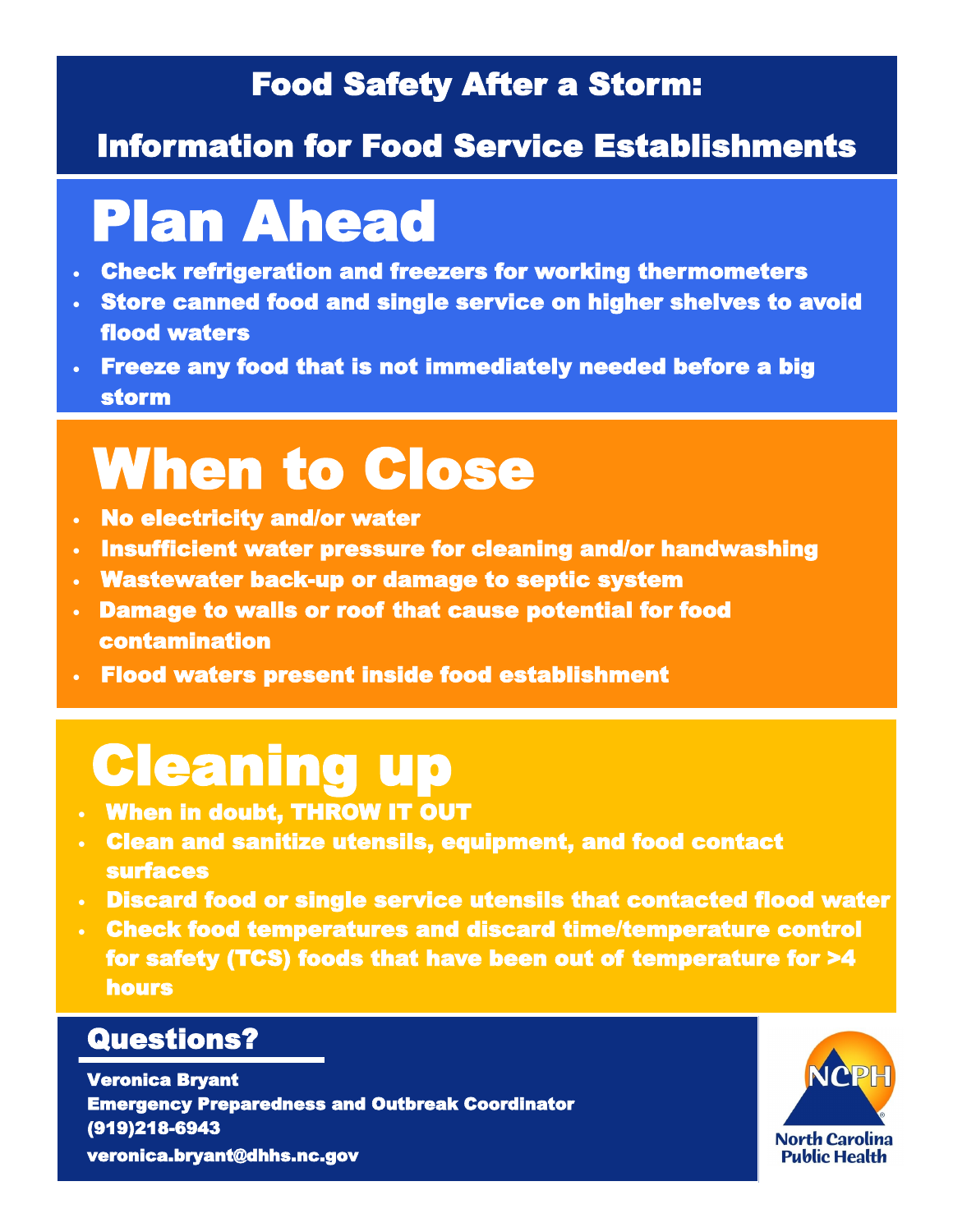## Food Safety After a Storm:

### Do's and Don'ts for Food Service Establishments

## Do:

- Plan ahead and stay up-to-date on potential storm emergencies
- Keep refrigerator and freezer doors closed as long as possible during power outage
- Voluntarily close if there is a loss of water and/or electricity
- **Thoroughly clean and sanitize** equipment, utensils after any flooding or storm damage
- Discard any TCS foods that have been out of temperature for >4 hours
- **Stay in contact with your local** environmental health specialist for guidance

# Don't:

- Rely on sight or smell to determine whether food is safe
- Taste food that has been contaminated to determine safety
- Save food that has gotten wet from flood waters unless it is sealed, in a water proof container, and properly handled
- Use any potentially contaminated water for ice, fountain drinks or washing produce
- Risk serving food or using utensils that may have been contaminated
- Donate food that has been temperature abused or otherwise contaminated

### Questions?

Veronica Bryant Food Defense Coordinator (919)218-6943 veronica.bryant@dhhs.nc.gov